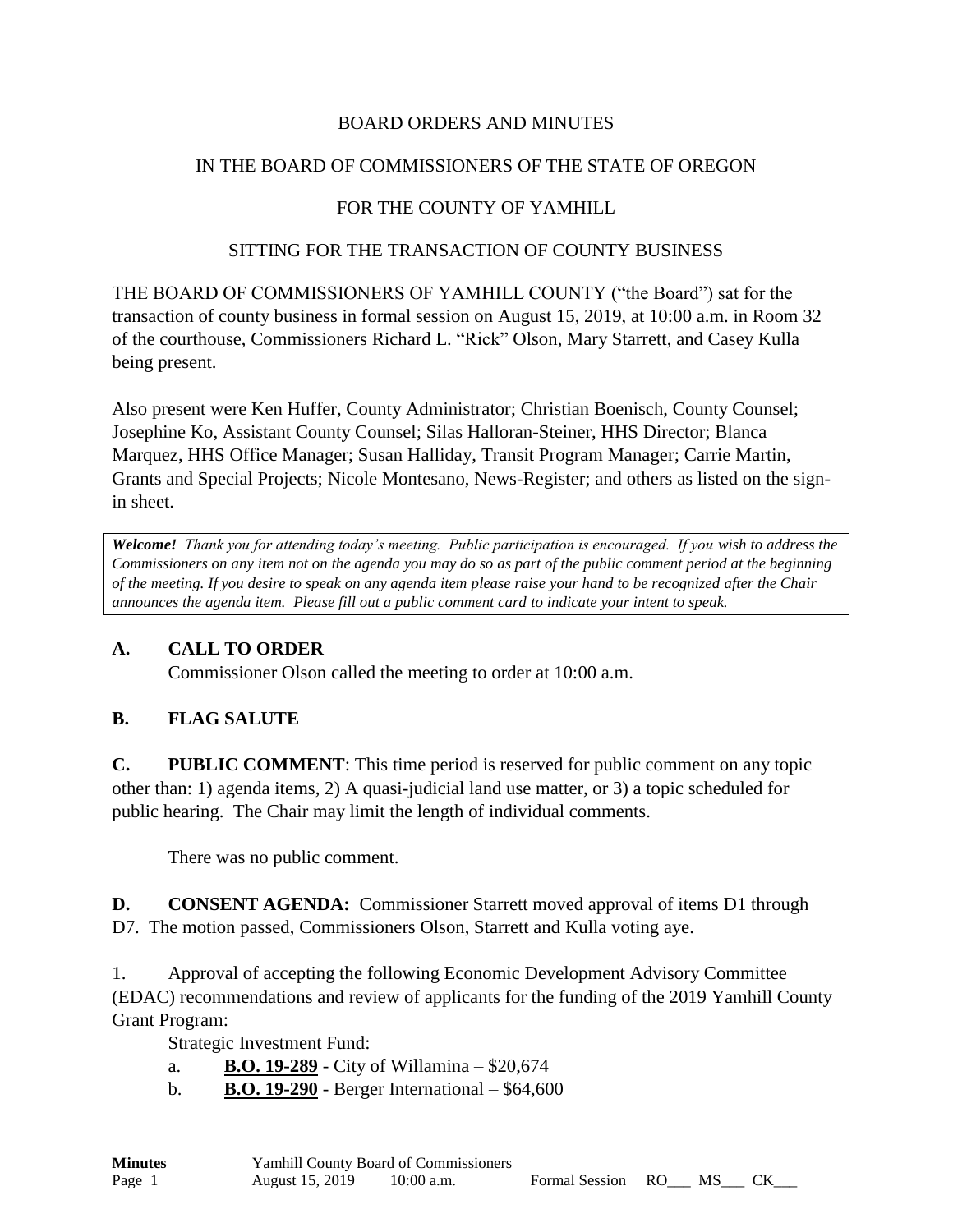c. **B.O. 19-291** - MacMarket – \$64,600

Small Grant Program:

- d. **B.O. 19-292** Chehalem Valley Chamber of Commerce \$10,000
- e. **B.O. 19-293** Flag & Wire Coffee Company \$10,000
- f. **B.O. 19-294** Yamhill County Tourism Partnership (Visit McMinnville) -\$10,000
- g. **B.O. 19-295** Chehalem Center Association (Chehalem Cultural Association) \$10,000
- h. **B.O. 19-296** Carlton and Coast Tavern \$10,000

2. **B.O. 19-297** - Approval of a Special Transportation Fund (STF) sub-provider agreement between Yamhill County Transit and MV Advancements for the 2019-21 biennium, retroactive to July 1, 2019 through June 30, 2021.

3. **B.O. 19-298** - Approval of a Special Transportation Fund (STF) sub-provider agreement between Yamhill County Transit and Oregon Mennonite Residential Services (OMRS) for the 2019-21 biennium, retroactive to July 1, 2019 through June 30, 2021.

4. **B.O. 19-299** - Approval of a Special Transportation Fund (STF) sub-provider agreement between Yamhill County Transit and Special Olympics for the 2019-21 biennium, retroactive to July 1, 2019 through June 30, 2021.

5. **B.O. 19-300** - Approval of a contract employment agreement between Yamhill County Health and Human Services and Delta Duff to provide psychiatric behavioral health services, up to 40 hours of service per week, at the rate of \$76.00 per hour, effective August 24, 2019 through June 30, 2020.

6. **B.O. 19-301** - Approval of accepting a quote from Webster Heating for the replacement of the HVAC units in the Spence house in the amount of \$9,250.00.

7. **B.O. 19-302** - Approval of the adoption of a board order requesting the Yamhill County District Attorney to represent the State's interest in civil commitment proceedings.

# **E. OLD BUSINESS:**

1. **B.O. 19-303** - Consideration of approval of an agreement between Yamhill County Health and Human Services and SoValTi for training, not to exceed the amount of \$19,000, retroactive to July 18, 2019.

Tom Hammer commented on white privilege.

Megan Corvus commented in support of the proposed HHS diversity training.

Chelsey Williams commented on her experience as a diversity educator and the importance of diversity training. She expressed support of the proposed training and asked the Board to support the HHS director in his decision.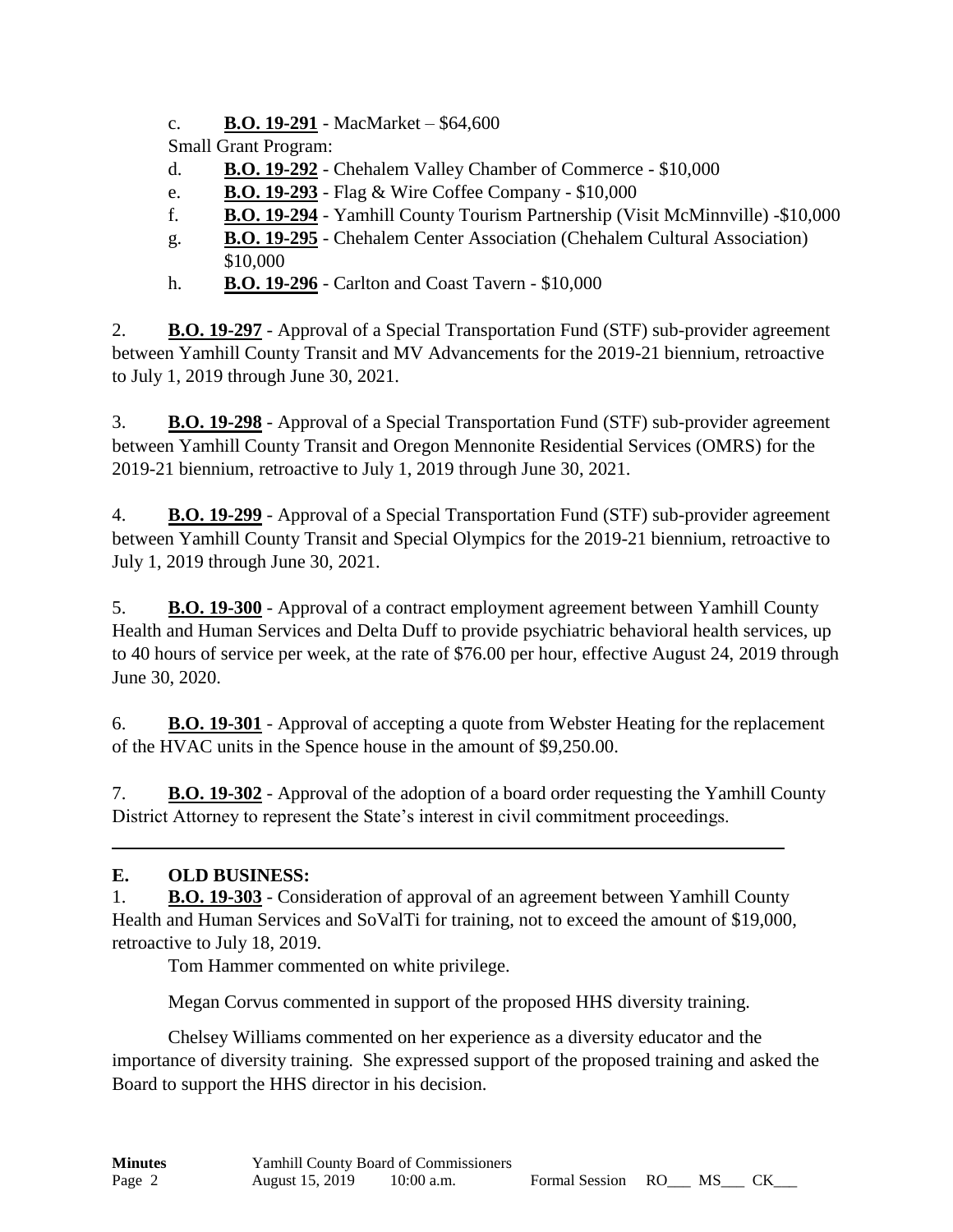Paige Matthews commented on marginalized groups and the need for diversity training. She read her comments into record.

Dayna Gilbert commented on the distinctions of white privilege versus the challenges of people of race. She is in support of the diversity training.

Bijoux Doherty commented in favor of diversity training and provided data to enforce the need for continued equity and diversity training.

Steve Harloff commented the HHS Department staff favors this diversity training.

Elisa Owen commented in support of the training.

Valerie Blaha commented in favor of the training. She read a portion of a letter that was submitted to the Board for the record.

Pat Magda addressed comments made at an earlier meeting regarding racial stereotypes. She is in favor of the proposed training.

Josh Rojas commented on the work he provides to community citizens in an equitable manner. He is in favor of the proposed training.

Sally Godard stated the proposed training is very standard for providers. She commented on the importance for county employees to experience this type of training to better support their clients. She also noted the essentiality of diversity and equity training for the Euro-American staff.

Debbie McQuade commented on the challenges of biracial family members. She is in favor of the proposed training for county staff.

Sherri Yeager commented on the objections by members of the Board of the proposed training. She asked the Board to support the HHS Director in the decision to provide diversity training to staff.

Katherine Martin is an educator and commented on her experiences teaching related topics; she expressed support of the proposed training.

Seth Renne commented on the benefit of receiving diversity training from a large corporate employer.

Lindsay Berschauer commented on the benefit of training in the private sector. She expressed concern that the example agenda promotes a political bias. She asked the Board to approve curriculum that is not biased against any race.

Talina Corvus stated diversity training is very common and there are several types of diversity. She expressed concern regarding the resistance of the Board to provide diversity training to HHS staff.

Jordan Robinson - LCS, commented that inclusion and diversity training is common. He stated that the HHS leadership team works together to build curriculum that is related to their

| <b>Minutes</b> | Yamhill County Board of Commissioners |            |                   |  |  |
|----------------|---------------------------------------|------------|-------------------|--|--|
| Page 3         | August 15, 2019                       | 10:00 a.m. | Formal Session RO |  |  |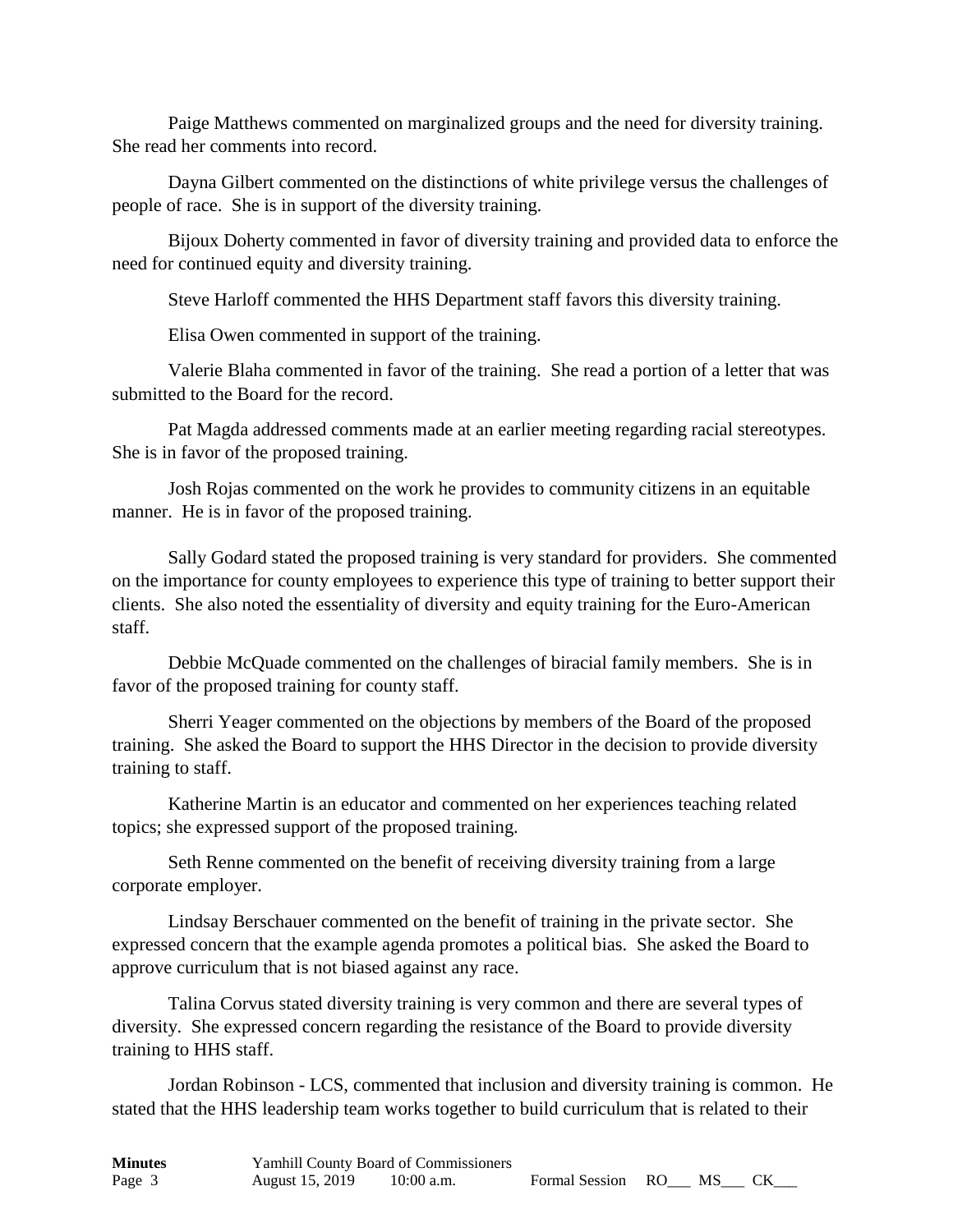staff's needs. It would be unethical for staff to provide diversity care without the appropriate training and would put the county in jeopardy. He supports the trainings.

Miriam Vargas-Corona - UNIDOS, commented in favor of diversity training. She spoke on the equitable value of diversity training and education. She supports the HHS staff in their desire for the proposed diversity training. It also provides accountability of staff to behave in a manner that is appropriate in the workplace.

After discussion, Commissioner Olson moved approval of item E1 with outcome measures. The motion passed, Commissioners Olson and Kulla voting aye. Commissioner Starrett voting nay.

Commissioner Olson called for a recess at 11:30 a.m. and reconvened at 11:38 a.m.

**F. OTHER BUSINESS** (Add-ons and non-consent items):

1. **B.O. 19-304** - Consideration of directing staff to prepare an ordinance for consideration by the Board of Commissioners and to be referred to the voters regarding whether the Yamhill County Board of Commissioners should be increased from three to five commissioners.

Lindsay Berschauer expressed her concern about the political thread of privilege. She continued with her comments regarding her concerns of the cost impact to add two more commissioners. She recommended that an economic impact study be done before this item moves to a ballot.

Elisa Owen commented that she supports the increase of Board commissioners.

Kathy George addressed the Board stating that a three commissioner board should be adequate and noted the current system provides transparency, restricting a quorum of the Board to meet without public notice. She also commented that increasing the number of commissioners will put unnecessary strain on the budget due to increased benefits, salary, staff and space.

Phyllis Bradner expressed that she would like to see an increase of commissioners. She commented on the benefit of having more commissioners to address county issues in a more efficient and transparent manner.

Liz Marlia-Stein spoke regarding holding town hall meetings to create a proposal to increase the number of commissioners.

Susan Watkins spoke about decisions that are not addressed when a commissioner is absent or in recusal. She supports increasing the number of commissioners.

Barbara Boyer spoke in support of the initiative. She would like to see a more diverse board.

After Board discussion, Commissioner Olson moved approval of item F1. The motion passed, Commissioners Olson and Kulla voting aye. Commissioner Starrett voting nay.

# **G. PUBLIC HEARINGS:** None.